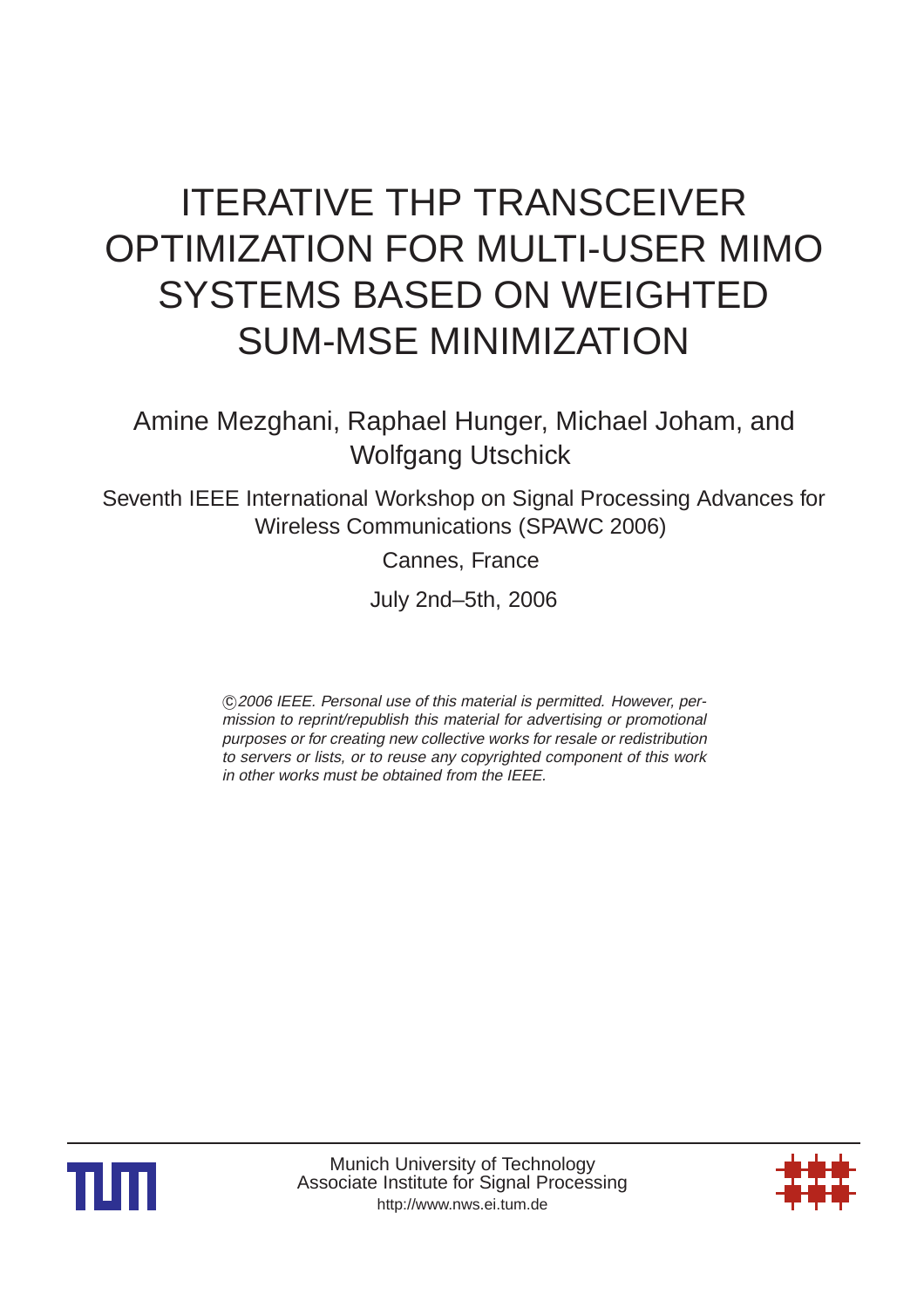## **ITERATIVE THP TRANSCEIVER OPTIMIZATION FOR MULTI-USER MIMO SYSTEMS BASED ON WEIGHTED SUM-MSE MINIMIZATION**

*Amine Mezghani, Raphael Hunger, Michael Joham, and Wolfgang Utschick*

Institute for Circuit Theory and Signal Processing Munich University of Technology, 80290 Munich, Germany e-mail: {mezghani, hunger, joham, utschick}@nws.ei.tum.de

## **ABSTRACT**

We address the joint optimization of transmitter and receivers for a multi-user *multiple-input multiple-output* (MIMO) *broadcast channel*(BC) system under the assumption of perfect *channel state information* (CSI) at both, transmitter and receivers. *Tomlinson Harashima precoding* (THP) is employed for interuser interference presubtraction and the *mean square error* (MSE) is minimized. Since the downlink problem is difficult to handle, we formulate an equivalent uplink problem by exploiting the duality between THP and *decision feedback equalization* (DFE). We present an iterative solution, which delivers suboptimum transmit and receive matrices as well as a suboptimum precoding order. The performance of the algorithm is studied theoretically and experimentally.

## **1. INTRODUCTION**

In a downlink scenario, the receivers are decentralized and can be equipped with a single antenna (multi-user MISO system) or even with multiple antennas (multi-user MIMO system) each. The decentralization implies the necessity of preequalization at the transmitter. Linear pre-processing was considered in [1] based on the *minimum MSE* (MMSE) and *zeroforcing* (ZF) criteria, where the receivers were restricted to apply the same scalar weight. Jointly optimizing the linear transmit and receive matrices for the *Quality of Service* (QoS) and sum-MSE criteria was considered in [2, 3, 4] for the MISO case and was extended to the MIMO case in [5, 6, 7, 8].

Nonlinear precoding strategies clearly improve the performance compared to linear pre-processing and may achieve the full capacity [9]. THP with restricted receivers was derived using a sum-MSE approach in [10]. A QoS based joint optimization of THP transceivers was considered in [11] (MISO) and [12] (MIMO) for fixed precoding order. However, the sum-MSE based optimization of THP is very difficult and up to now, only solutions based on an exhaustive search exist [13].

Our contribution is a solution for the weighted sum-MSE minimization for the downlink with nonlinear beamforming. For simplicity, only the inter-user interference is presubtracted nonlinearly, whereas the streams of each user are jointly precoded linearly. The design is performed in a dual uplink model, which offers a better mathematical structure, by iteratively solving the necessary first order KKT conditions for local optimality. We cannot prove the global optimality of such a solution since the problem is non-convex but we show through simulations in Section 7 that the algorithm delivers excellent solutions in practice. Our paper is organized as follows: In Section 3 we prove the duality between DFE and THP in terms

of MSE for general feedback matrices (contrary to previous proofs). Sections 4 and 5 deal with the iterative solution of the weighted sum-MSE optimization using a gradient projection approach [14]. The precoding order problem is discussed in Section 6. Finally, we present simulation results in Section 7.

## **2. SYSTEM MODEL AND NOTATION**

We consider a  $K$ -users MIMO BC system with an  $M$  antennas transmitter and the kth receiver has  $N_k$  antennas (see Fig. 1). The channel matrix of user k is  $\mathbf{H}_k^{\text{H}} \in \mathbb{C}^{N_k \times M}, k = 1, \ldots, K,$ and the vector  $s_k \in \mathbb{C}^{B_k}$  comprises the  $B_k$  uncorrelated unit variance symbols of user  $k$  which are assumed to be uncorrelated with other users' symbols. The vectors  $\eta_1, \ldots, \eta_K$ denote zero-mean white noise with variance  $\sigma_n^2$  for each component. In addition to the feedforward filters  $\tilde{\boldsymbol{P}}_k \in \mathbb{C}^{M \times B_k}$ , the transmitter is extended with a  $modulo$  device  $M(\bullet)$  and a spatial feedback filter  $\bar{F}$ , where for  $k>j$ ,  $\bar{F}_{k,j} \in \mathbb{C}^{B_{\pi_k} \times B_{\pi_j}}$ . The users are successively precoded with order  $\pi$ , i.e., user  $\pi_k$ sees the interference caused by the users  $\pi_{k+1}, \ldots, \pi_K$ . The decentralized receive filter of user k is  $\bar{G}_k \in \mathbb{C}^{B_k \times N_k}$ . For a shorter notation, we introduce the matrix products

$$
\bar{A}_{k,j} := \bar{G}_{\pi_k} H_{\pi_k}^{\mathrm{H}} \bar{P}_{\pi_j} \quad \text{and} \quad A_{k,j} := G_{\pi_k} H_{\pi_j} P_{\pi_j}. \tag{1}
$$
\nWith these definitions, the estimate  $\hat{s}_{\pi_k}$  of user  $\pi_k$  reads as

$$
\hat{\mathbf{s}}_{\pi_k} = (\bar{\mathbf{A}}_{k,k} \mathbf{u}_k + \sum_{j \neq k} \bar{\mathbf{A}}_{k,j} \mathbf{u}_j + \bar{\mathbf{G}}_{\pi_k} \boldsymbol{\eta}_{\pi_k}) \bmod \tau \n= (\bar{\mathbf{A}}_{k,k} \mathbf{u}_k + \sum_{j \neq k} \bar{\mathbf{A}}_{k,j} \mathbf{u}_j + \bar{\mathbf{G}}_{\pi_k} \boldsymbol{\eta}_{\pi_k} \n- \sum_{j < k} \bar{\mathbf{F}}_{k,j} \mathbf{u}_j + \sum_{j < k} \bar{\mathbf{F}}_{k,j} \mathbf{u}_j \bmod \tau \qquad (2) \n= (\mathbf{s}_{\pi_k} - \mathbf{u}_k + \bar{\mathbf{A}}_{k,k} \mathbf{u}_k + \sum_{j \neq k} \bar{\mathbf{A}}_{k,j} \mathbf{u}_j \n- \sum_{j < k} \bar{\mathbf{F}}_{k,j} \mathbf{u}_j + \bar{\mathbf{G}}_{\pi_k} \boldsymbol{\eta}_{\pi_k}) \bmod \tau,
$$

since  $(\sum_{j < k} \bar{F}_{k,j} u_j)$  mod  $\tau = (s_{\pi_k} - u_k)$  mod  $\tau$ . When we neglect the *modulo-loss*, the error vector  $e_{\pi_k}^{\text{DL}} = \hat{s}_{\pi_k} - s_{\pi_k}$  is

$$
\bm{e}_{\pi_k}^{\rm DL} = (\bar{\bm{A}}_{k,k} - \bm{I})\bm{u}_k + \bar{\bm{G}}_{\pi_k}\bm{\eta}_{\pi_k} + \sum_{j \neq k} \bar{\bm{A}}_{k,j}\bm{u}_j - \sum_{j < k} \bar{\bm{F}}_{k,j}\bm{u}_j. \tag{3}
$$

Assuming that the entries of  $u_i$  have unit variance ( $\tau = \sqrt{6}$ ) and are uncorrelated, and  $\boldsymbol{u}_i$  and  $\boldsymbol{u}_k$  are mutually uncorrelated for  $i \neq k$  [15], the MSE  $\varepsilon_{\pi_k}^{\text{DL}} = E[\Vert e_{\pi_k}^{\text{DL}} \Vert_2^2]$  can be written as

$$
\varepsilon_{\pi_k}^{\text{DL}} = \text{tr}\Big[ (\bar{\boldsymbol{A}}_{k,k} - \mathbf{I})(\bar{\boldsymbol{A}}_{k,k} - \mathbf{I})^{\text{H}} + \sum_{j>k} \bar{\boldsymbol{A}}_{k,j} \bar{\boldsymbol{A}}_{k,j}^{\text{H}} \Big] + \sum_{j < k} (\bar{\boldsymbol{A}}_{k,j} - \bar{\boldsymbol{F}}_{k,j})(\bar{\boldsymbol{A}}_{k,j} - \bar{\boldsymbol{F}}_{k,j})^{\text{H}} + \sigma_n^2 \bar{\boldsymbol{G}}_{\pi_k} \bar{\boldsymbol{G}}_{\pi_k}^{\text{H}} \Big]. \tag{4}
$$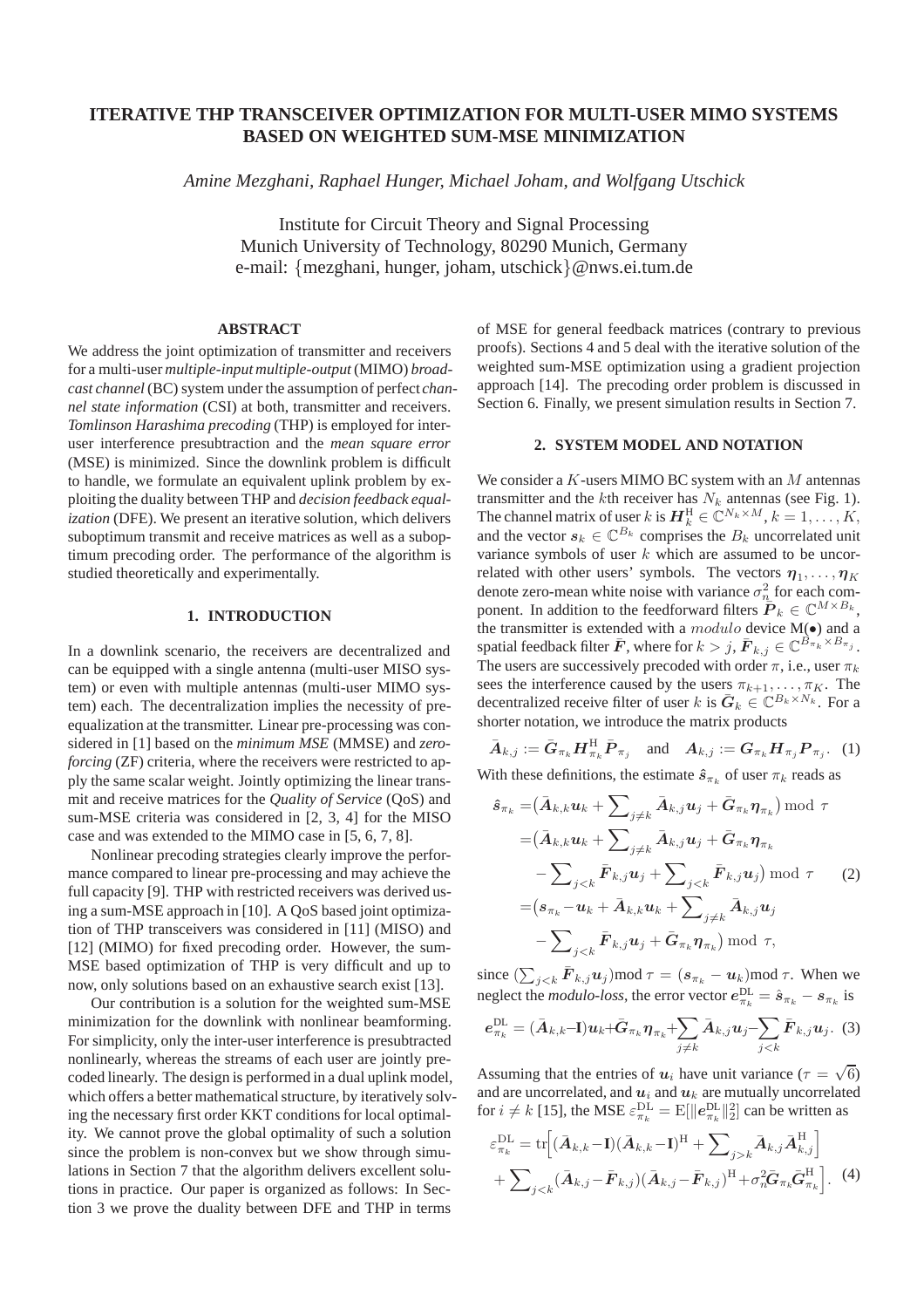

**Fig. 1**. Downlink with nonlinear transmit beamforming.



**Fig. 2**. Equivalent uplink with nonlinear receive beamforming.

From (4), we see that the MSE  $\varepsilon_k^{\text{DL}}$  of user k in the downlink depends on all precoding matrices  $P_i^{\text{DL}}$  which are strongly coupled by the sum power constraint. Thus, we formulate an equivalent uplink problem with a better mathematical structure in the next section, where the precoders are decoupled and only a joint power constraint has to be considered.

## **3. NON-LINEAR DOWNLINK/UPLINK DUALITY**

Fig. 2 shows the dual uplink system (*multiple access channel*, MAC) with DFE. We note that the users are decoded in the reverse order compared to the downlink, which is necessary for the duality. In other words, user  $\pi_K$  is decoded first and user  $\pi_1$  last. Assuming that the signals from users  $\pi_K, \ldots, \pi_{k+1}$ have correctly been decoded, i.e.,  $u_j \triangleq s_{\pi_j}$  for  $j > k$ , the estimate  $\hat{s}_{\pi_k}$  can be expressed as

$$
\hat{\boldsymbol{s}}_{\pi_k} = \boldsymbol{A}_{k,k} \boldsymbol{s}_{\pi_k} + \boldsymbol{G}_{\pi_k} \boldsymbol{\eta} + \sum_{j \neq k} \boldsymbol{A}_{k,j} \boldsymbol{u}_j - \sum_{j > k} \boldsymbol{F}_{k,j} \boldsymbol{u}_j, \hspace{0.2cm} (5)
$$

and the MSE  $\varepsilon_{\pi_k}^{\text{UL}} = \text{E}[\|\hat{s}_{\pi_k} - s_{\pi_k}\|_2^2]$  can be derived easily:

$$
\varepsilon_{\pi_k}^{\text{UL}} = \text{tr}\Big[ (\bm{A}_{k,k} - \mathbf{I})(\bm{A}_{k,k} - \mathbf{I})^{\text{H}} + \sum_{j < k} \bm{A}_{k,j} \bm{A}_{k,j}^{\text{H}} + \sum_{j > k} (\bm{A}_{k,j} - \bm{F}_{k,j})(\bm{A}_{k,j} - \bm{F}_{k,j})^{\text{H}} + \sigma_n^2 \bm{G}_{\pi_k} \bm{G}_{\pi_k}^{\text{H}} \Big]. \tag{6}
$$

**Theorem 1** *Given the dimensions*  $B_1, \ldots, B_K$  *of the usersymbol vectors, the MIMO BC channel and the dual MIMO MAC channel achieve the same user-wise* MSE *region, when using THP for the MIMO BC and DFE for the MIMO MAC under a fixed sum power constraint* P*tr, if the modulo-loss of THP and the error propagation of the DFE are neglected.*

*Proof.* To prove the MSE duality between the uplink and downlink, we show that for any set of precoders  $P_k$ , receivers  $G_k$ , and feedback matrix  $F$  describing the uplink system and achieving certain MSE values, there exists at least one set of linear precoders and receivers for the dual BC channel that achieves the same MSE values under the same sum power and vice versa (see the next two subsections).

## **3.1. Uplink to Downlink Transformation**

Similar to the duality of the linear system in [8], the transformation is based on switching the role of precoders and receivers and scaling them with  $K$  strictly positive constants:

$$
\bar{\boldsymbol{P}}_k = \alpha_k \boldsymbol{G}_k^{\mathrm{H}}, \ \ \bar{\boldsymbol{G}}_k = \frac{1}{\alpha_k} \boldsymbol{P}_k^{\mathrm{H}}, \ \ \bar{\boldsymbol{F}}_{k,j} = \frac{\alpha_{\pi_j}}{\alpha_{\pi_k}} \boldsymbol{F}_{j,k}^{\mathrm{H}}.
$$
 (7)

Setting  $\varepsilon_{\pi_k}^{\text{UL}} = \varepsilon_{\pi_k}^{\text{DL}}$  yields a following linear equation system:

$$
\boldsymbol{T}_{\mathrm{N}}\left[\begin{array}{c} \alpha_{\pi_1}^2 \\ \vdots \\ \alpha_{\pi_K}^2 \end{array}\right] = \sigma_n^2 \left[\begin{array}{c} \mathrm{tr}(\boldsymbol{P}_{\pi_1}\boldsymbol{P}_{\pi_1}^{\mathrm{H}}) \\ \vdots \\ \mathrm{tr}(\boldsymbol{P}_{\pi_K}\boldsymbol{P}_{\pi_K}^{\mathrm{H}})\end{array}\right],\tag{8}
$$

where

$$
T_{\mathrm{N},k,i} = \begin{cases} -\mathrm{tr}\left[ \left( A_{i,k} - F_{i,k} \right) \left( A_{i,k} - F_{i,k} \right)^\mathrm{H} \right] & \text{if } i < k, \\ -\mathrm{tr}\left[ A_{i,k} A_{i,k}^\mathrm{H} \right] & \text{if } i > k. \\ \mathrm{tr}\left[ \sigma_n^2 \mathbf{G}_{\pi_k} \mathbf{G}_{\pi_k}^\mathrm{H} \right] - \sum_{j \neq k} T_{\mathrm{N},j,k} & \text{if } i = k, \end{cases} \tag{9}
$$

Obviously,  $T_N$  is a strictly (column) diagonally dominant real-valued matrix<sup>1</sup>, so it is non-singular ( $|T_N| > 0$ ); moreover, it has strictly positive diagonal entries and negative offdiagonal entries, thus all entries of the inverse matrix  $T_N^{-1}$  are non-negative and the diagonal entries of  $T_N^{-1}$  are strictly positive. $2$  Summing up all equations of the system, we get:

$$
\sum_{k=1}^{K} \text{tr}(\bar{P}_k \bar{P}_k^{\text{H}}) = \sum_{k=1}^{K} \text{tr}(\alpha_k^2 G_k G_k^{\text{H}}) = \sum_{k=1}^{K} \text{tr}(\bm{P}_k \bm{P}_k^{\text{H}}).
$$
 (10)

We see that there is always a strictly positive<sup>3</sup> solution vector  $[\alpha_1^2, \ldots, \alpha_K^2]^T$ , such that the uplink system can be transformed into an equivalent downlink system with the same individual MSEs and by using the same sum power (due to Equation 10).

## **3.2. Downlink to Uplink Transformation**

Conversely, it can be shown by the same reasoning that every downlink system can be transformed into an equivalent uplink system with the same individual MSEs and with the same sumpower  $P_{tr}$ . The uplink transceivers are obtained through:

$$
\boldsymbol{P}_k = \bar{\alpha}_k \bar{\boldsymbol{G}}_k^{\mathrm{H}}, \ \ \boldsymbol{G}_k = \frac{1}{\bar{\alpha}_k} \bar{\boldsymbol{P}}_k^{\mathrm{H}}, \ \ \boldsymbol{F}_{k,j} = \frac{\bar{\alpha}_{\pi_j}}{\bar{\alpha}_{\pi_k}} \bar{\boldsymbol{F}}_{j,k}^{\mathrm{H}}.
$$
 (11)

The scalars  $\bar{\alpha}_1^2, \ldots, \bar{\alpha}_K^2$  satisfy following system of equations:

$$
\bar{T}_{\mathrm{N}}\left[\begin{array}{c}\bar{\alpha}_{\pi_{1}}^{2}\\ \vdots\\ \bar{\alpha}_{\pi_{K}}^{2}\end{array}\right]=\sigma_{n}^{2}\left[\begin{array}{c}\mathrm{tr}\left(\bar{\boldsymbol{P}}_{\pi_{1}}\bar{\boldsymbol{P}}_{\pi_{1}}^{\mathrm{H}}\right)\\ \vdots\\ \mathrm{tr}\left(\bar{\boldsymbol{P}}_{\pi_{K}}\bar{\boldsymbol{P}}_{\pi_{K}}^{\mathrm{H}}\right)\end{array}\right],\qquad(12)
$$

where the strictly (column) diagonally dominant real valued matrix  $\bar{T}_{\text{N}}$  has a similar structure as  $T_{\text{N}}$  in (9). Thus, a strictly positive solution to (12) exists and the downlink can be transformed to an uplink with the same sum power.

 $\frac{1}{T_{\text{N},k,k}}$  >  $\sum_{j\neq k}$   $\left| T_{\text{N},j,k} \right|$ 

<sup>&</sup>lt;sup>1</sup> $T_{\text{N},k,k} > \sum_{j \neq k} |T_{\text{N},j,k}|$   $\forall k$ .<br><sup>2</sup>Consider the explicit formula of the adjoint matrix for the proof.

<sup>&</sup>lt;sup>3</sup>We assume that all  $P_k \neq 0$ , since we have to consider only the active users. For the other users, the duality is evident. Therefore,  $\alpha_k > 0 \quad \forall k$ .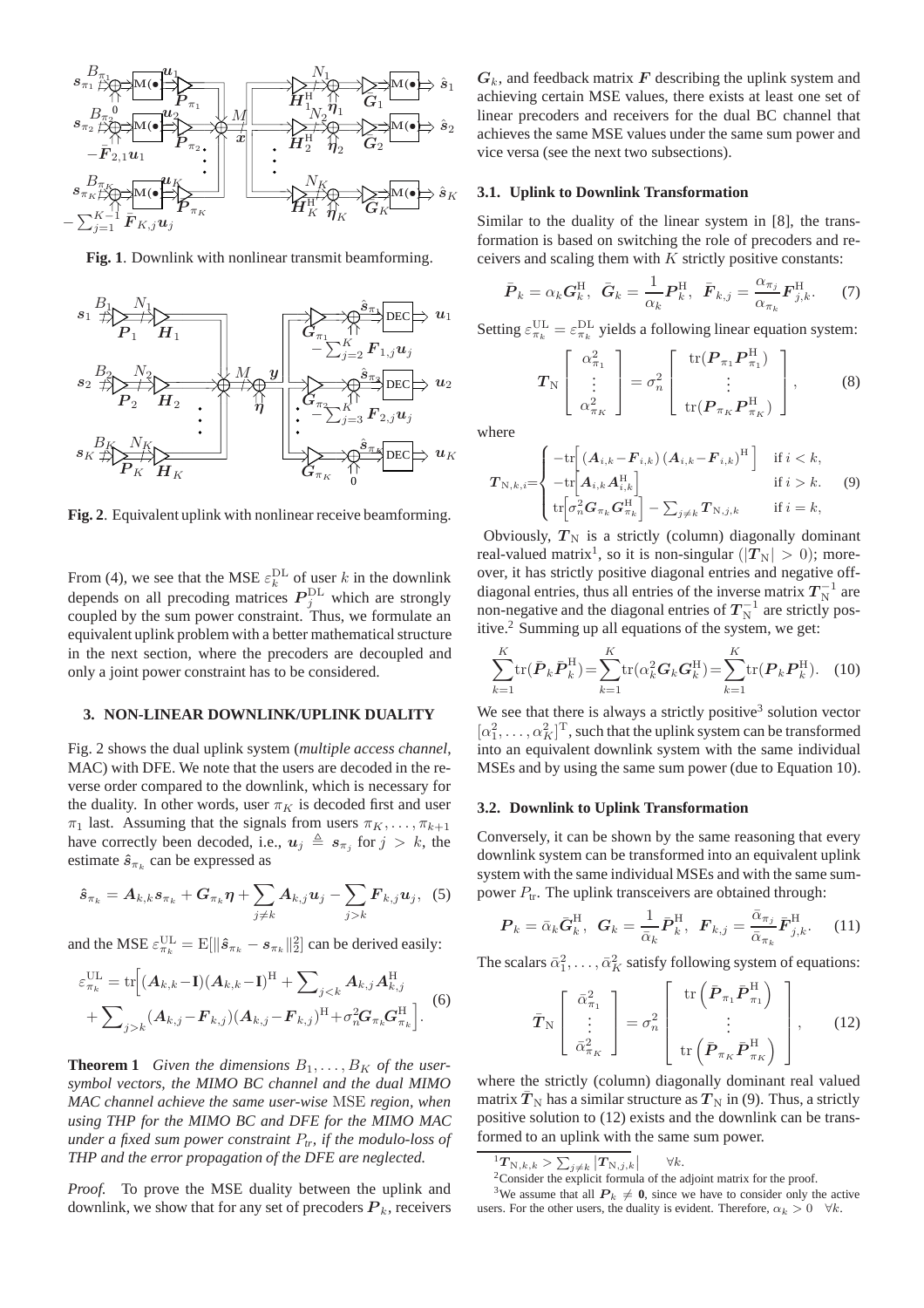## **4. OPTIMUM RECEIVER AND FEEDBACK MATRICES**

To design the system, we first derive the optimum receive and feedback matrices, assuming the transmitter  $P_k$  and the precoding order  $\pi$  are fixed. Then, we deal with the difficult part, i.e., the derivation of the optimum transmit matrices. We can easily see from (6) that the optimum feedback matrices are

$$
\boldsymbol{F}_{k,j} = \boldsymbol{G}_{\pi_k} \boldsymbol{H}_{\pi_j} \boldsymbol{P}_{\pi_j} = \boldsymbol{A}_{k,j},
$$
 (13)

since they minimize every user's MSE  $\varepsilon_{\pi_k}$  separately. Now, for given precoders  $P_k$  and precoding order  $\pi$  we can see in a similar way that the receivers  $G_k$  must be the MMSE receivers minimizing each MSE  $\varepsilon_k$  individually:

$$
G_k = P_k^{\rm H} H_k^{\rm H} T_k, \tag{14}
$$

where

$$
\boldsymbol{T}_{\pi_k} = \left(\sum_{j\leq k} \boldsymbol{H}_{\pi_j} \boldsymbol{P}_{\pi_j} \boldsymbol{P}_{\pi_j}^{\mathrm{H}} \boldsymbol{H}_{\pi_j}^{\mathrm{H}} + \sigma_n^2 \mathbf{I}\right)^{-1}.\tag{15}
$$

The MSE of user  $k$  herewith becomes

$$
\varepsilon_k = \text{tr}\left[E_k\right] = \text{tr}(\mathbf{I} - \boldsymbol{P}_k^{\text{H}} \boldsymbol{H}_k^{\text{H}} \boldsymbol{T}_k \boldsymbol{H}_k \boldsymbol{P}_k). \qquad (16)
$$

where the error covariance matrix of user k is denoted by  $E_k$ . Note that these optimum receivers and feedback matrices are independent of the cost function, as long as the cost is increasing in every user's MSE. In particular, sum-MSE minimization and QoS design, i.e., minimization of the transmit power under individual MSE constraints, satisfy this condition.

## **5. WEIGHTED SUM-MSE OPTIMIZATION**

Our goal is to design the transceiver minimizing a *weighted* sum of the users' MSEs  $\varepsilon_k$  with positive scalars  $w_k$ :

$$
\min_{\{P_1,\dots,P_K\},\pi} \varepsilon_{\text{tot}} = \sum_k w_k \varepsilon_k \quad \text{s.t.: } \sum_k \text{tr}(\boldsymbol{P}_k \boldsymbol{P}_k^{\text{H}}) \le P_{\text{tr}}.
$$
\n(17)

In this section, we consider a fixed precoding order  $\pi$ . Using (16), the KKT conditions of the weighted sum-MSE minimization (17) read as:

$$
\mu P_{\pi_{k}} \frac{1}{k} H_{\pi_{k}}^{\mathrm{H}} \Big[ w_{\pi_{k}} T_{\pi_{k}} (\sigma_{n}^{2} \mathbf{I} + \sum_{j < k} H_{\pi_{j}} P_{\pi_{j}} P_{\pi_{j}}^{\mathrm{H}} H_{\pi_{j}}^{\mathrm{H}}) T_{\pi_{k}} - \sum_{j > k} w_{\pi_{j}} T_{\pi_{j}} H_{\pi_{j}} P_{\pi_{j}} P_{\pi_{j}}^{\mathrm{H}} H_{\pi_{j}}^{\mathrm{H}} T_{\pi_{j}} \Big] H_{\pi_{k}} P_{\pi_{k}},
$$
\n(18)

with the Lagrangian multiplier  $\mu \geq 0$ . If we multiply (18) for each  $\pi_k$  with  $P_{\pi_k}^{\text{H}}$  from the left and take its trace, we observe that the weighting  $w_k$  satisfies nearly the same linear system of equations as the scalars  $\alpha_k$  of the uplink/dowlink transformation except for a constant  $\mu/\sigma_n^2$  (cf. Eq. 8)<sup>4</sup>. We get the following relation:

$$
\frac{\alpha_1^2}{w_1} \stackrel{!}{=} \frac{\alpha_2^2}{w_2} \stackrel{!}{=} \dots \stackrel{!}{=} \frac{\alpha_K^2}{w_K},\tag{19}
$$

which also holds for the linear case, see [8]. Hence, the weights  $\alpha_k^2$  can be computed directly from the transmit power constraint, which is the big advantage of our duality. In particular, for the sum-MSE minimization ( $w_k = 1$ ), all  $\alpha_k$  are equal.

<sup>4</sup>Remember that  $G_k = P_k^{\rm H} H_k^{\rm H} T_k$  (see Eq. 14).



**Fig. 3**. Convergence of the MIMO weighted sum-MSE minimization algorithm;  $M = 6$ ,  $K = 3$ ,  $N_k = 2$ ,  $B_k = 2$ ,  $w_k =$  $1\forall k$ ; SNR = 20dB.

In order to solve the constrained optimization problems, the standard unconstrained gradient algorithm can be modified to take into account the constraints. The modified gradient algorithm is called the *projected* gradient algorithm and its iteration is defined as follows [14]:

$$
\boldsymbol{P}^{(\ell+1)} = [\boldsymbol{P}^{(\ell)} + \eta \boldsymbol{M}^{-1} \nabla f(\boldsymbol{P}^{(\ell)})]_{\perp},\tag{20}
$$

where ∇ corresponds to the matrix-valued nabla operator (*Jacobian* matrix) and [.]<sub>⊥</sub> denotes the projection operator onto the hypersphere with radius  $\sqrt{P_{tr}}$ ,  $\eta$  is the step size, and M represents a preconditioning matrix, which is chosen to be  $M^{-1} = \sqrt{\frac{P_{tr}}{\|\nabla f\|_{\text{F}}^2}} I$  for simplicity. In this way, the speed of the algorithm becomes almost independent from the SNR.<sup>5</sup>

Algorithm 1 is the pseudo-code of the gradient projection iterative solution. The iteration is divided into two steps: the first one (lines 4 to 12) is the standard gradient iteration step and the second one (line 13) consists of a projection onto the constraint set. The convergence of this algorithm is proved by means of a descent argument [14]:

**Theorem 2** *Suppose* f *is bounded below and Lipschitzian with the Lipschitz constant L, and*  $0 < \eta < 2/L$ *. The sequence generated by the gradient projection algorithm then converges. Furthermore, the limit point of this sequence satisfies the first order KKT optimality condition. In particular, if* f *is convex then the algorithm converges to the global minimum.*

*Proof.* See [14]. The parameter  $\eta$  ensures the convergence of the algorithm. Choosing  $\eta = 1/d$  features excellent convergence properties (see Fig. 3), when  $d$  is initialized with 2 and is incremented, as the objective tends to increase (line 15).

#### **6. SUBOPTIMUM PRECODING ORDER**

Problem (17) is very hard to tackle. A simultaneous or alternating optimization over  $P_k$  and  $\pi$  is impossible, since the first variable is continuous and the second one is discrete. Hence,

<sup>&</sup>lt;sup>5</sup>The function is nearly flat for high SNR and the gradient becomes very small. Thus, the Jacobian has a small Frobenius norm, which makes this scaling important.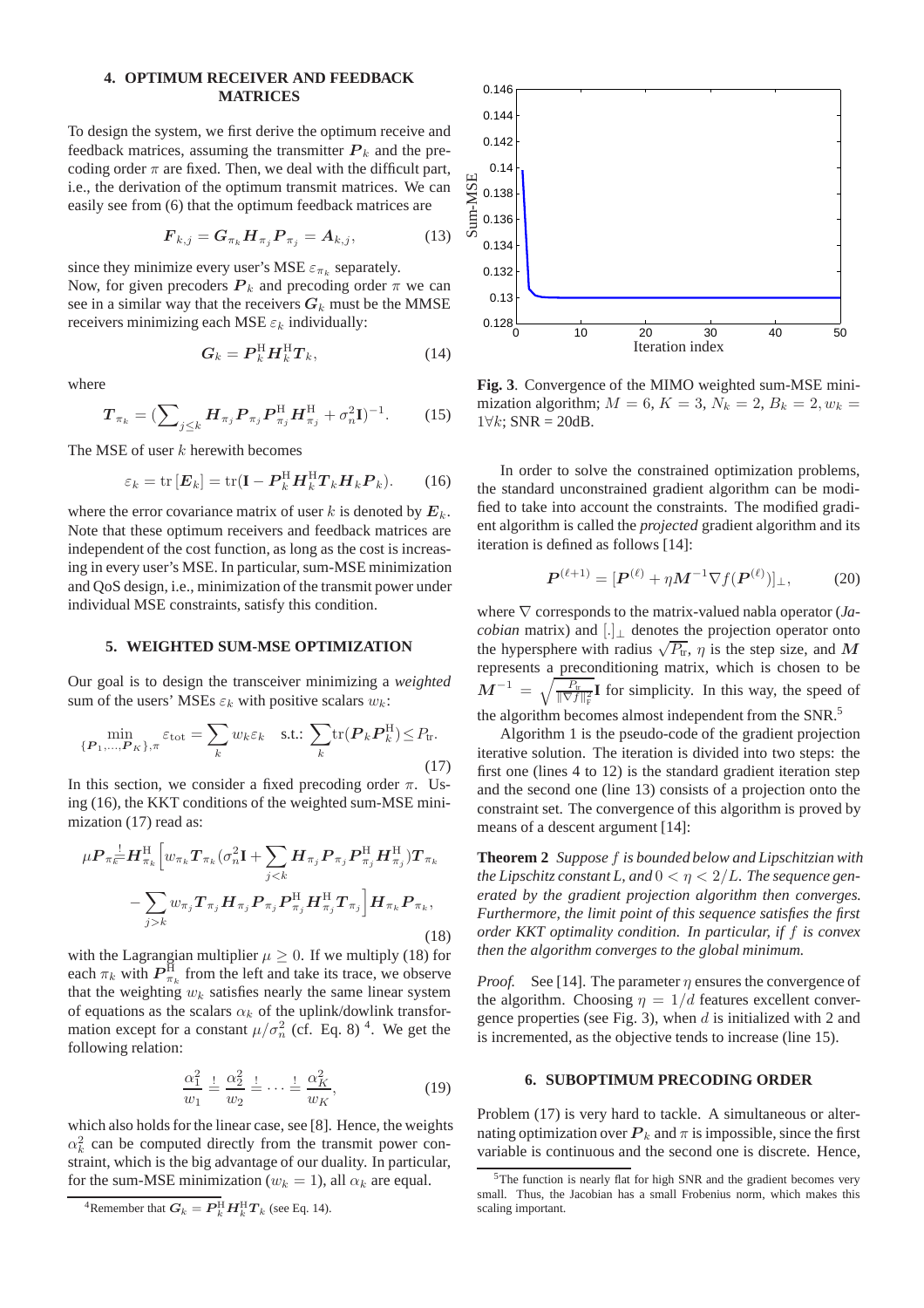#### **Algorithm 1** MIMO Weighted Sum-MSE Algorithm

1: **Initialize:** 
$$
P_k^{(0)}(1: B_k, 1: B_k) \Leftarrow \sqrt{\frac{P_k}{\sum B_k}} \mathbf{I}_{B_k}, \forall k
$$
  
\n $d \Leftarrow 2, \ell \Leftarrow 0$   
\n2: **repeat**  
\n3:  $\ell \Leftarrow \ell + 1$   
\n4:  $T_{\pi_0} \Leftarrow \sigma_n^{-2} \mathbf{I}$   
\n5: **for**  $k = 1, ..., K$  **do**  
\n6:  $T_{\pi_k} \Leftarrow T_{\pi_{k-1}} - T_{\pi_{k-1}} H_{\pi_k} P_{\pi_k}^{(\ell-1)} (\mathbf{I}_{B_{\pi_k}} + P_{\pi_k}^{(\ell-1)} \mathbf{I}_{B_{\pi_k}})$   
\n7: **end for**  
\n8:  $S \Leftarrow 0$   
\n9: **for**  $k = K, ..., 1$  **do**  
\n10:  $S \Leftarrow S + w_{\pi_k} T_{\pi_k} H_{\pi_k} P_{\pi_k}^{(\ell-1)} P_{\pi_k}^{(\ell-1)}, \mathbf{H}_{\pi_k} H_{\pi_k} T_{\pi_k}$   
\n11: Gradient Update for  $P_k (\forall k)$ :  
\n $\delta P_{\pi_k}^{(\ell)} \Leftarrow H_{\pi_k}^{\mathbf{H}} (w_{\pi_k} T_{\pi_k} - S) H_{\pi_k} P_{\pi_k}^{(\ell-1)}$   
\n12: **end for**  
\n13:  $\forall k, \delta P_k^{(\ell)} \Leftarrow \sqrt{\frac{P_k}{\sum || \delta P_k^{(\ell)} ||}} \delta P_k^{(\ell)}$  (scaled gradient)  
\n $\forall k, P_k^{(\ell)} \Leftarrow \frac{P_k}{d} \delta P_k^{(\ell)} + P_k^{(\ell-1)}$   
\n $\forall k, P_k^{(\ell)} \Leftarrow \sqrt{\frac{P_k}{\sum || P_k^{(\ell)} ||}} P_k^{(\ell)}$  (Projection)  
\n14: **if**  $\sum_k w_k \text{tr}(E_k^{(\ell)}) > \sum_k w_k \text{tr}(E_k^{(\ell-1)})$  **then**  
\n15:  $d \Leftarrow d + 1, \ell \Leftarrow \ell - 1$   
\n16: **end if**

we propose to optimize the cost function with respect to  $\pi$  for given  $P_k$ . However, we must choose  $P_k$  carefully, such that it does not influence the result. In order to assure a fair comparison between all possible permutations, we evenly allocate powers to the users, such that our solution depends on the system parameters (channels, weighting, and sum-power  $P_{tr}$ ) as much as possible. Intuitively, we choose  $P_k$  as follows:

$$
\boldsymbol{P}_k = \sqrt{\frac{P_{\text{tr}}}{\sum_k B_k}} \boldsymbol{V}_k \tag{21}
$$

where  $V_k$  comprises the  $B_k$  dominant right singular vectors of  $H_k$ . Herewith, we optimize the weighted sum-MSE w.r.t. the ordering  $\pi$ :

$$
\min_{\pi} \sum_{k} w_{\pi_k} \text{tr}(\mathbf{I} - \boldsymbol{P}_{\pi_k}^{\text{H}} \boldsymbol{H}_{\pi_k}^{\text{H}} \boldsymbol{T}_{\pi_k} \boldsymbol{H}_{\pi_k} \boldsymbol{P}_{\pi_k}). \tag{22}
$$

Even with this simplification, the problem remains NP hard, as we must check all  $K!$  possible permutations. To reduce complexity, we minimize each summand separately like in [10], i.e.,  $\pi_k$  is chosen under the assumption that  $\pi_{k+1}, \ldots, \pi_K$  are fixed. Since we do not necessarily have the same  $B_k$  for all users, every summand is divided by the number of streams:

$$
\pi_k = \min_{i \notin \pi_{k+1}, \dots, \pi_K} w_i \text{tr}(\mathbf{I} - \boldsymbol{P}_i^{\text{H}} \boldsymbol{H}_i^{\text{H}} \boldsymbol{T}_{\pi_k} \boldsymbol{H}_i \boldsymbol{P}_i) / B_i. \tag{23}
$$

For the MISO case, this suboptimum precoding order is equivalent to MMSE V-BLAST [16]. From simulations we observe that this solution mostly delivers the optimum precoding order. Algorithm 2 shows the detailed precoding order optimization, where the matrices  $T_{\pi_k}$  are computed successively (line 5).

**Algorithm 2** Precoding Order Algorithm

1: **Initialize:**  $P_k(1 : B_k, 1 : B_k) \Leftarrow \sqrt{\frac{P_{tr}}{\sum B_k}} V_k, \forall k$ , where  $V_k = \text{SVD}(\boldsymbol{H}_k)$  $\mathbf{Z}: \; \bm{T} = (\sum_i \bm{H}_j\bm{P}_j^{'}\bm{P}_j^{\rm H} \bm{H}_j^{\rm H} + \sigma_n^2 \mathbf{I})^{-1}$ 3: **for**  $k = K, ..., 1$  **do**  $\pi_k = \min_{i \notin \pi_{k+1}, \dots, \pi_K} w_i \text{tr}(\mathbf{I} - \boldsymbol{P}_i^\text{H} \boldsymbol{H}_i^\text{H} \boldsymbol{T} \boldsymbol{H}_i \boldsymbol{P}_i) / B_i$  $\tau_{\rm S:}$   $\quad \boldsymbol{T} \Leftarrow \boldsymbol{T} + \boldsymbol{T}\boldsymbol{H}_{\pi_k}\boldsymbol{P}_{\pi_k}(\mathbf{I}_{B_{\pi_k}}-\boldsymbol{P}_{\pi_k}^{\mathrm{H}})$  $\times \bm{H}_{\pi_k}^\mathrm{H} \bm{T} \bm{H}_{\pi_k} \bm{P}_{\pi_k} )^{-1} \bm{P}_{\pi_k}^\mathrm{H} \bm{H}_{\pi_k}^\mathrm{H} \bm{T}$ 6: **end for**

## **7. SIMULATION RESULTS**

In our channel model, the entries of  $H_k$  are complex-valued realizations of independent zero-mean Gaussian random variables, each having the same variance  $E[|h_{k,n,m}|^2] = 1$ . The uncoded *bit error rate* (BER) results were averaged over 1000 channel realizations, where 100 16QAM modulated symbols were transmitted per realization.

In Fig. 4 we compare the new THP transceiver with the TxWF-THP of [10], in which all users apply the same scalar at the receivers. We choose a MISO system (one antenna per user), where 3 users are served by only two transmit antennas, since we expect a big improvement of the BER performance in this case. In fact, the curve of the TxWF exhibits an error floor. This is due to the fact that we allocate the same scalar receiver for all users, and therefore nearly the same power to each of them. Since the channel is rank deficient, the SINR of the first precoded user cannot grow arbitrarily large. However, the new sum-MSE THP transceiver allows a strongly uneven power allocation, which enables each user to get more power than subsequent users, and thus an (nearly) arbitrary high SINR.

Fig. 5 compares our sum-MSE THP transceiver with existing MIMO THP approaches, in particular the block diagonal THP approach (also known as ZF-THP) [17]. We enhanced the performance of ZF-THP by allowing for a non-unitary precoder. Note that the algorithm in [17] requires that the number of transmit antennas must be greater than or equal to the total number of receive antennas in order to satisfy the null-space criterion. Therefore, we chose a system with 6 transmit antennas and 3 users with 2 receive antennas and 2 streams each. Not surprisingly, sum-MSE THP clearly outperforms ZF-THP. Fig. 5 shows also some linear processing approaches such as linear ZF from [18] and sum-MSE minimization from [8] (see also [7]). Obviously, the higher the SNR, the better the performance of the new THP system compared to linear transceivers.

#### **8. CONCLUSION**

We addressed the problem of jointly designing THP transmitters and receivers for a multi-user MIMO system. Thanks to a user-wise MSE duality between THP and DFE, we formulated a weighted sum-MSE minimization problem in the uplink and solved the KKT conditions iteratively using a gradient projection method, which has good convergence properties compared to alternating optimization of transmitter and receivers. We examined the precoding order problem and derived a suboptimum solution. Our THP transceiver, which has a low complexity structure, outperforms all existing solutions and offers excellent performance in rank deficient systems.